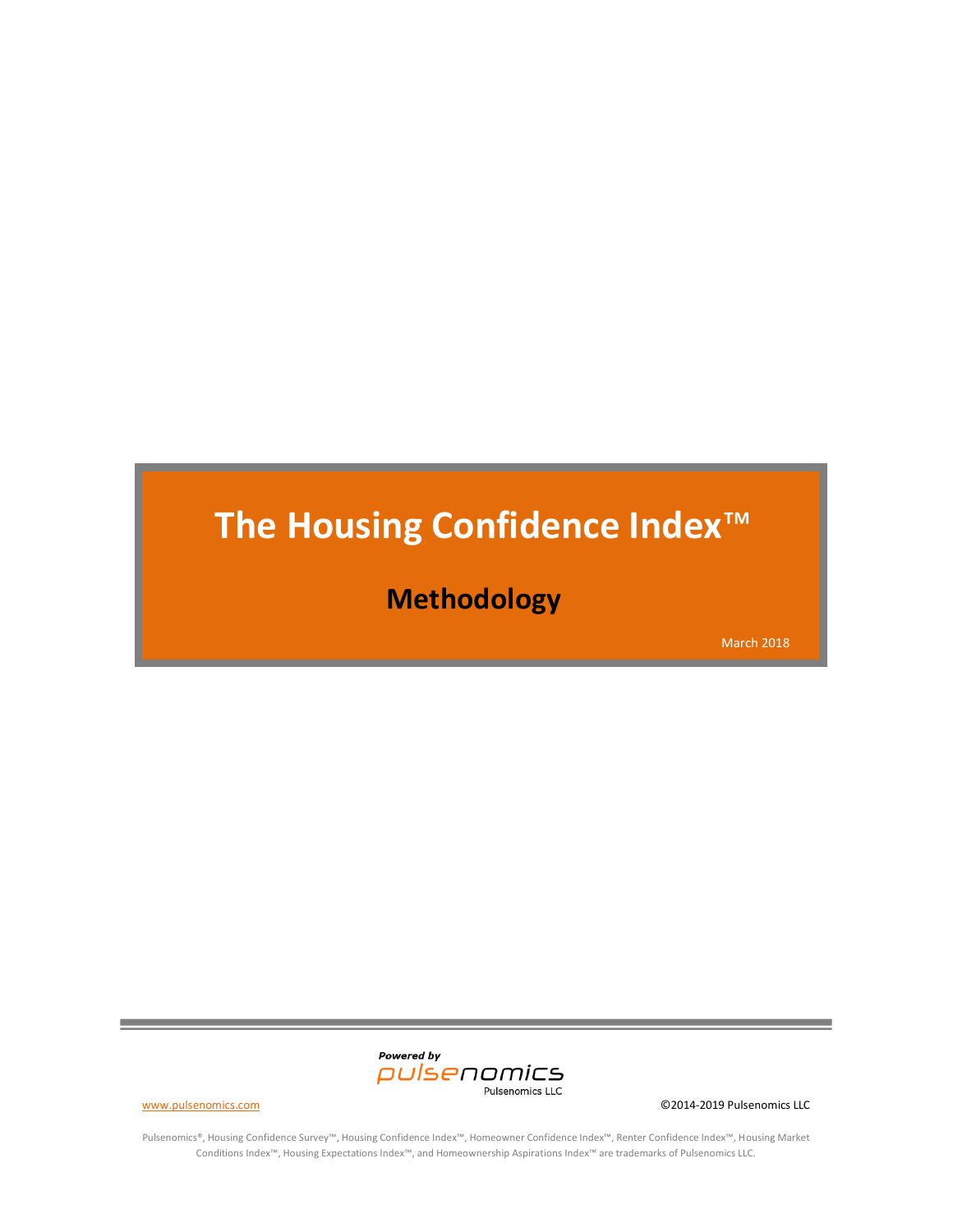# **HCI Methodology**

Each Housing Confidence Index (HCI)<sup>1</sup> is a weighted composite measure of three underlying factor sub-indexes, each of which quantify a unique dimension of confidence in the housing market:

- The Housing Market Conditions Index (HMCI)
- The Housing Expectations Index (HEI)
- The Homeownership Aspirations Index (HAI)



Pulsenomics calculates a headline HCI and the three underlying sub-indexes at national, regional, and individual U.S. metropolitan market levels using more than 700,000 individual consumer responses gathered from each edition of *The U.S. Housing Confidence Survey™* (HCS).<sup>2</sup> In addition headline indices and indicator sub-indices for the total of all surveyed households, Pulsenomics calculates tenure-specific index sets, i.e., *The Homeowner Confidence Index™* (HOCI) and The Renter Confidence Index*™* (RCI). Pulsenomics also calculates headline indices and sub-indices for households headed by members of the millennial generation. Each edition of HCI is comprised of 768 index values.<sup>3</sup>

# **All-Household HCIs**

| Number of markets:        |
|---------------------------|
| HCls:                     |
| <b>Tenure Categories:</b> |

32 [ 1 National, 4 Regional, 25 Metro-level, 2 Metro composites ]  $x 4$  [ 1 Headline HCI, 3 indicator indices (HMCI, HEI, HAI) ] x 3 [ All Households, Homeowner Households, Renter Households ] 384

# **Millennial Household HCIs**

Number of markets: 32 [ 1 National, 4 Regional, 25 Metro-level, 2 Metro composites ]

HCIs: x 4 [ 1 Headline HCI, 3 indicator indices (HMCI, HEI, HAI) ]

Tenure Categories: x 3 [ All Households, Homeowner Households, Renter Households ] 384

HCS data are collected and compiled by Pulsenomics as close as possible to each index publication date to enhance the timeliness and currency of HCI.

HCI is computed using a weighted diffusion index methodology. Diffusion indices measure the degree that data are diffused (dispersed) within a sample. Leading U.S. economic data series are commonly summarized or indexed using this approach.<sup>4</sup>

<sup>1</sup> Pulsenomics®, Housing Confidence Survey™, Housing Confidence Index™, Homeowner Confidence Index™, Renter Confidence Index™, Housing Market Conditions Index™, Housing Expectations Index™, and Homeownership Aspirations Index™ are trademarks of Pulsenomics LLC. <sup>2</sup> Presently, HCIs are calculated for each of 25 of the largest U.S. metropolitan statistical areas, selected combinations of those MSAs (Composite HCIs), for each of the four major U.S. geographic Regions, and for the nation as a whole (U.S. HCI). Composite HCIs are calculated by combining and balancing selected metro-level HCIs according to the weighting factors provided within the tables presented on pages 7-9. <sup>3</sup> Prior to 2018, Pulsenomics published 252 index series. In 2018, with the addition of five new metro-area samples and a large nationwide sample, the total number of HCS respondents increased 55%, and Pulsenomics expanded HCI production with newly-added metro-level HCIs, national HCIs, regional HCIs, and millennial HCIs.

<sup>4</sup> A few examples: *The Wells Fargo Homebuilder Confidence Index; The Institute of Supply Management's (ISM) Purchasing Managers' Index; The Conference Board's Consumer Confidence Index, Present Situations Index, and Expectations Index;* and *The University of Michigan's Index of Consumer Sentiment, Index of Current Economic Conditions and Index of Consumer Expectations.*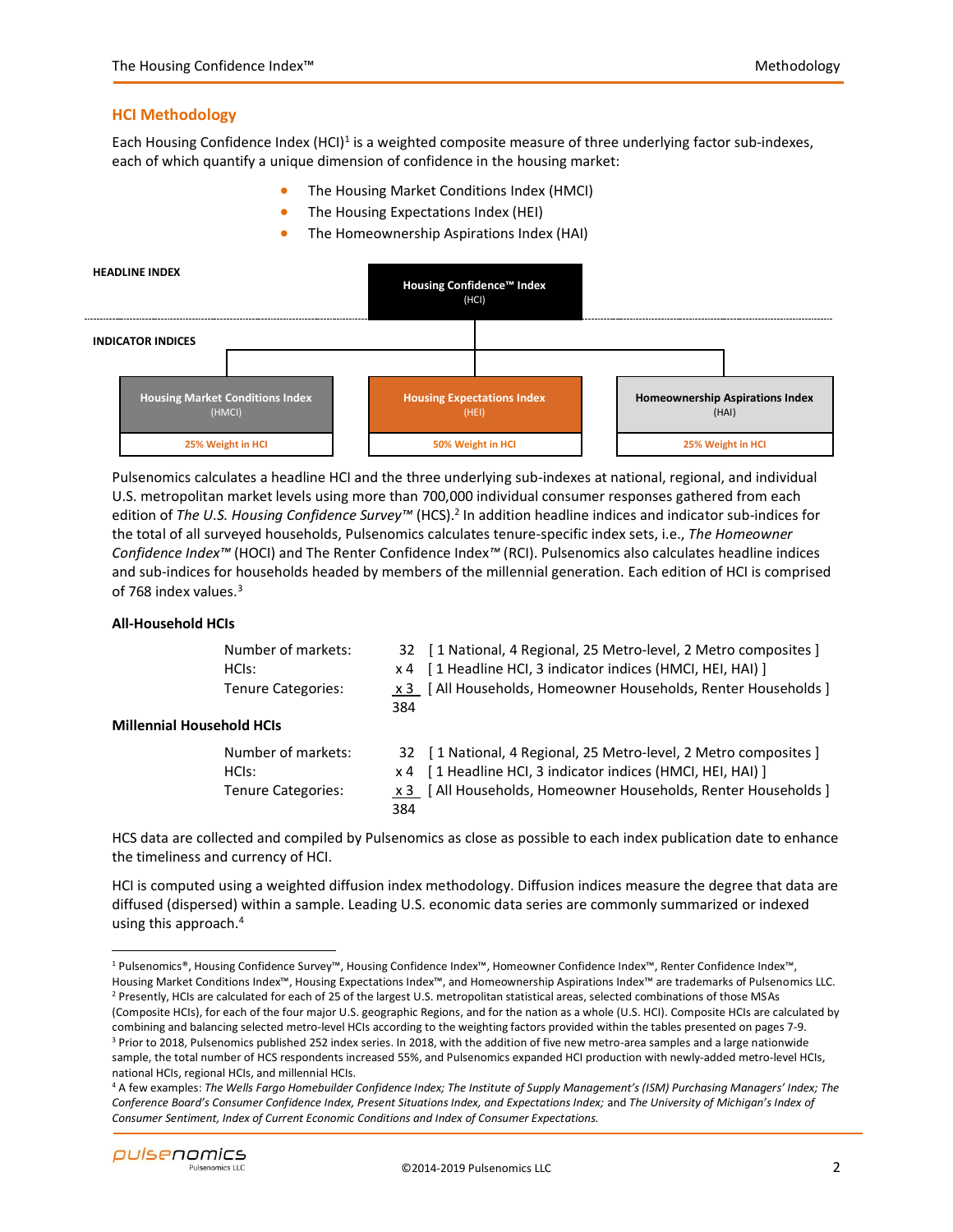Each metro-level all-tenure HCI value is based on data compiled from 500 completed HCS questionnaires. Presently, HCI are updated semiannually.

HCI directly reflects what residential real estate stakeholders are thinking about topics that are pertinent to housing market confidence. Table 1 (below) provides an overview of key HCS themes and the factors that comprise HCI components.

# **Interpreting Housing Confidence Index**™ **(HCI) values**

For any index reporting period:

- An index value exceeding 50 designates a *positive degree of confidence*
- An index value equal to 50 indicates a *neutral degree of confidence*
- An index values less than 50 indicates a *negative degree of confidence*.

The **maximum index value of 100** would indicate maximum confidence (i.e., uniformly positive answers to relevant questions within *The U.S. Housing Confidence Survey™ (HCS)* were provided by respondents); the **minimum index value of 0** would indicate no confidence (i.e., uniformly negative answers to relevant questions within HCS were provided by respondents).

|                                     |                |                                                                        | <b>Factor Weights:</b>                                                                                                                    |                                      |                                   |
|-------------------------------------|----------------|------------------------------------------------------------------------|-------------------------------------------------------------------------------------------------------------------------------------------|--------------------------------------|-----------------------------------|
| HCI<br><b>Indicator</b><br>(Weight) |                | <b>Survey Theme</b><br>(Summary Description)                           | Factor                                                                                                                                    | Homeowner<br>Confidence<br>Sub-Index | Renter<br>Confidence<br>Sub-Index |
| <b>HMCI</b>                         | $\mathbf{1}$   | <b>Recent and prevailing</b><br>home value trends                      | • Local home values relative to inflation (past 12 mos)<br>• Current direction of local housing market                                    | 25%<br>25%                           | 25%<br>25%                        |
| (25%)                               | $\overline{2}$ | <b>Current buying/selling</b><br>conditions                            | 25%<br>25%                                                                                                                                | 25%<br>25%                           |                                   |
| <b>HEI</b>                          | 3              | <b>Expected near- and</b><br>long-term changes in<br>local home values | • Near-term: Expected direction and pace of local home<br>value change over the coming 12-month period,<br>relative to expected inflation | 10%                                  | 10%                               |
|                                     |                |                                                                        | • Long-term: Expected direction and pace of local home<br>value changes over the coming 10-year period, relative<br>to expected inflation | 40%                                  | 40%                               |
| (50%)                               | 4              | <b>Affordability of</b>                                                | 20%                                                                                                                                       | n/a                                  |                                   |
|                                     |                | homeownership                                                          | • Confidence re: future affordability of homeownership                                                                                    | n/a                                  | 20%                               |
|                                     |                | <b>Relative value of</b>                                               | • Financial value of homeownership vs. renting                                                                                            | 15%                                  | 15%                               |
|                                     | 5              | homeownership                                                          | • Investment value of homeownership vs. other<br>investment options                                                                       | 15%                                  | 15%                               |
|                                     |                |                                                                        | Assessment of whether owning a home:                                                                                                      |                                      |                                   |
|                                     |                |                                                                        | • Provides more (or less) freedom than renting                                                                                            | 20%                                  | 20%                               |
| <b>HAI</b>                          | 6              | Homeownership                                                          | • Is necessary to live The Good Life and The American<br>Dream                                                                            | 20%                                  | 20%                               |
| (25%)                               |                | aspirations                                                            | • Is necessary to achieve social status and earn respect                                                                                  | 20%                                  | 20%                               |
|                                     |                |                                                                        | • Homeowners planning to buy again in the future                                                                                          | 40%                                  | n/a                               |
|                                     |                |                                                                        | • Renters planning to buy within next 5 years                                                                                             | n/a                                  | 20%                               |
|                                     |                |                                                                        | • Homeownership mind share among renters                                                                                                  | n/a                                  | 20%                               |

# **TABLE 1**

l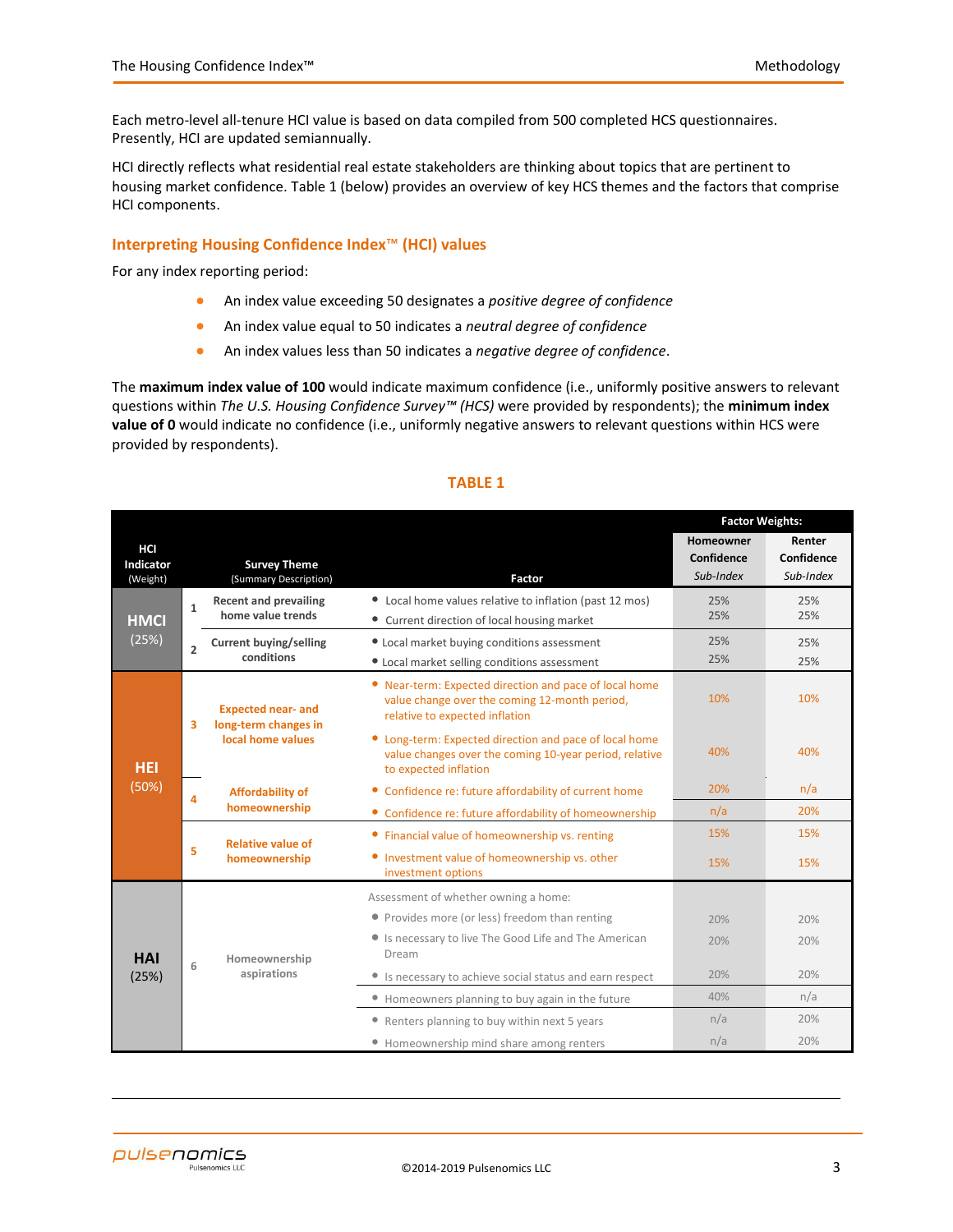# **Compiling and Weighting HCS Data**

- 1. The response data from the completed survey questionnaires from each of the 25 metro area samples are segregated.
- 2. Using data from the United States Census Bureau, the raw survey data from each metropolitan area sample are weighted to gender, age, race/ethnicity, and tenure.<sup>5</sup> These weights are specific to each metropolitan area, and are applied in order to balance the sample according to the metro area's unique mix of population characteristics and household tenure profile (i.e., owner-occupied and renter-occupied housing).<sup>6</sup>

# **Computing HCI Factor Diffusion Scores**

A raw diffusion score is computed for each applicable HCI factor by analyzing relevant HCS response data. For every completed HCS questionnaire, each survey response that pertains to an HCI factor is classified as a "positive", "negative", or "neutral" contributor to housing confidence. For example, consider the following survey question and response choices:

#### *Right now, would you say the values of homes where you live are… ?*

- a. Going up
- b. Going down
- c. Staying the same
- d. Not sure

For this example, answer choice "a" would be classified as positive; "b" would be classified as negative; and "c" and "d" would be classified as neutral. For each question from the HCS survey instrument that relates to an HCI factor, a diffusion score is derived by adding the percentage of "positive" responses to one-half the percentage of "neutral" responses.

# Home Value Change Diffusion Scores

Three HCI factors are derived from each HCS respondent's assessment of the past and current value of **a typical home where the respondent lives**, and his/her expectations for the short-term and long-term future values of that typical home:

- **•** Assessed percentage change over the past 12-month period
- **•** Expected percentage change over the next 12-month period
- **•** Expected average annual percentage change over the next ten-year period

The diffusion scores for these "home value change" factors are calculated as follows:

- 1. *Past 12-month home value change factor*
	- a) A tolerance of plus-minus one-percent  $(+/- 1%)$  is applied to the actual inflation rate for the prior 12month period to establish a tolerance range for the factor. <sup>7</sup> For example, if the actual 12-month inflation rate is 1.5%, the tolerance range is +0.5% to +2.5%.
	- b) The survey respondent's assessments of the value of a typical home in his/her market (i) on the survey date and (ii) one year prior to the survey date are used to compute a (past) 12-month percentage change. This percentage change figure is then compared to the tolerance range (established in the preceding step) to determine the diffusion score, i.e., if the past 12-month percentage change:

<sup>5</sup> The weighting factors used to balance HCS respondent data and compute HCIs are based on demographic and housing tenure data from the [American Community Survey](https://www.census.gov/programs-surveys/acs/) (ACS 5-year Estimates). Prior to 2018, these weighting factors were derived from demographic and housing tenure data collected in the 2010 Decennial Census.

<sup>6</sup> A small minority of HCS respondents are boarders (i.e., non-owner adults living in a home and not paying rent) or have some other non-owner tenure status. These non-owners are classified as renters for the purpose of calculating HCIs. Respondent data collected in the national sample (used to produce the U.S. HCIs) are also weighted by geographic region.

<sup>7</sup> This inflation adjustment uses the percentage change in The Consumer Price Index for All Urban Consumers (CPI-U), non-seasonally adjusted, for the previous 12-month period, as last reported by The Bureau of Labor Statistics as of the HCI calculation update date.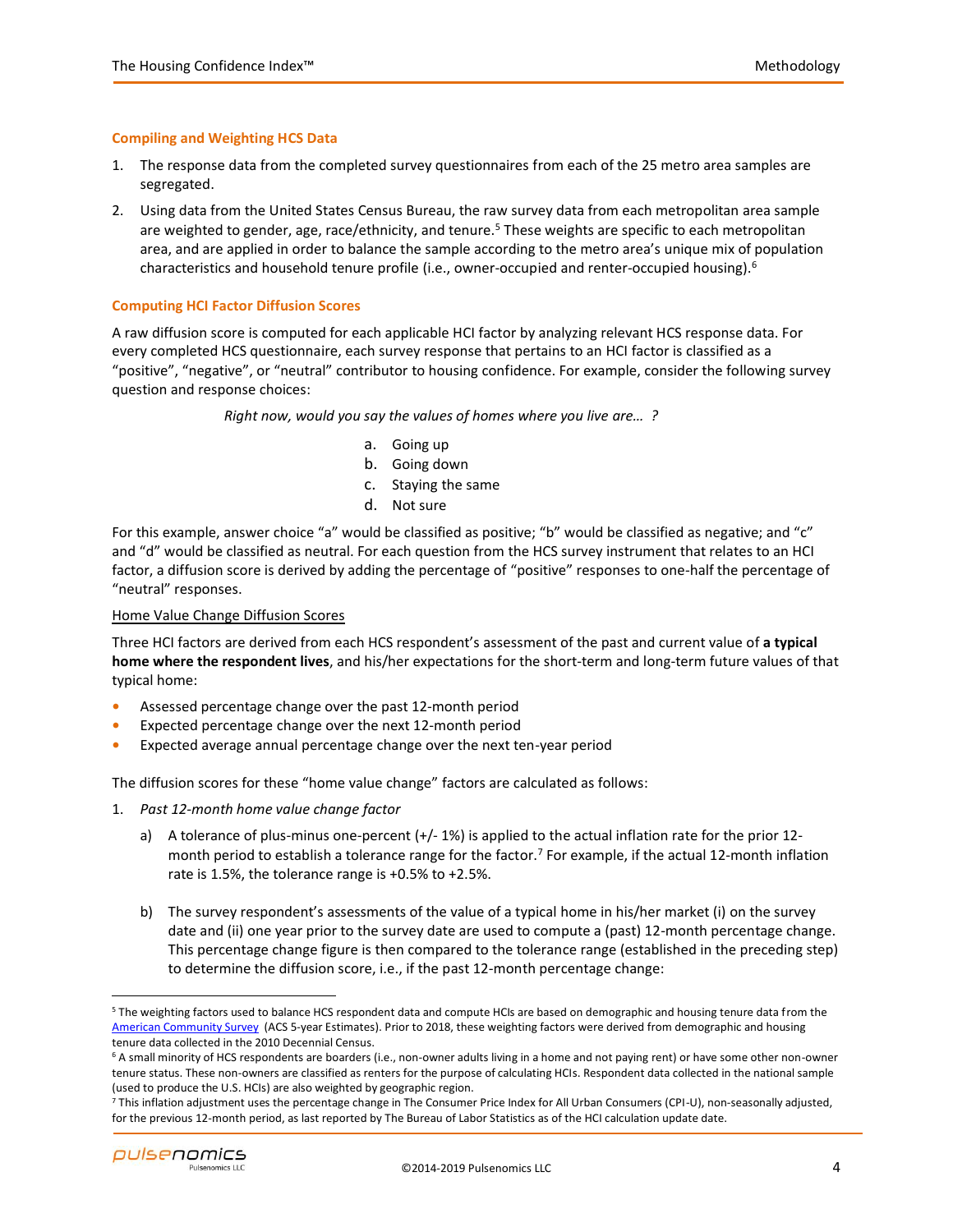- **-** exceeds the upper bound of the tolerance range, the response is classified as "positive"
- **-** is within the range (or equal to a range boundary), the response is classified as "neutral"
- **-** is less than the lower bound of the tolerance range, the response is classified as "negative"
- 2. *Expected short-term home value change factor*
	- a) A tolerance of plus-minus one-percent (i.e., +/- 1%) is applied to the prevailing one-year *expected* annual inflation rate to establish a tolerance range for the factor.<sup>8</sup> For example, if the expected one-year annual inflation rate is 2.0%, the tolerance range is +1.0% to +3.0%.
	- b) The survey respondent's assessment of the value of a typical home in his/her market (i) on the survey date and (ii) his/her expected value of that typical home in one year are used to compute an expected short-term (12-month) home value percentage change. This percentage change figure is then compared to the tolerance range (established in the preceding step) to determine the diffusion score, i.e., if the expected short-term home value percentage change:
		- **-** exceeds the upper bound of the tolerance range, the response is classified as "positive"
		- is within the range (or equal to a range boundary), the response is classified as "neutral"
		- **-** is less than the lower bound of the tolerance range, the response is classified as "negative"
- 3. *Expected long-term home value change factor*
	- a) A tolerance of plus-minus one-percent (i.e., +/- 1%) is applied to the prevailing 10-year *expected* annual inflation rate to establish a tolerance range for the factor. For example, if the 10-year expected annual inflation rate is 2.1%, the tolerance range is +1.1% to +3.1%.
	- b) The survey respondent's assessment of the value of a typical home in his/her market (i) on the survey date and (ii) his/her expected value of that typical home in ten years are used to compute an expected long-term (10-year) average annual home value percentage change. This percentage change figure is then compared to the tolerance range (established in the preceding step) to determine the diffusion score, i.e., if the expected long-term home value percentage change:
		- **-** exceeds the upper bound of the tolerance range, the response is classified as "positive"
		- **-** is within the range (or equal to a range boundary), the response is classified as "neutral"
		- **-** is less than the lower bound of the tolerance range, the response is classified as "negative"

# **Indicator Sub-Indexes for the U.S., Regions, and Individual Metro Areas**

After the raw diffusion scores are computed for all HCI factors for the U.S. and each metropolitan area data set:

- **Examples:** *The Las Vegas Housing Market Conditions Index* 1. Each raw diffusion score is aligned with its corresponding survey theme and housing confidence indicator subindex. For example, the first four HCI factors that appear in Table 1 (page 3) are associated with the "recent and prevailing home value trends" and "current buying/selling conditions" themes, which are components of the Housing Market Conditions (Indicator) Index, or HMCI.
- 2. The applicable HCI factor weights (these appear in the last two columns of Table 1) are then applied to the raw HCI factor diffusion scores to produce a weighted diffusion score for each HCI factor.

*The San Jose Housing Expectations Index The Detroit Homeownership Aspirations Index*

- 
- 3. Each of the three housing confidence indicator sub-indices is computed by adding the weighted diffusion scores of their associated HCI factors.<sup>9</sup>

<sup>&</sup>lt;sup>9</sup> It is not necessary to weight the diffusion scores (or indicator index components) for tenure profile because the raw survey response data are already balanced for this variable at the metro area level during the post-stratification weighting process (see *Compiling and Weighting Housing Confidence Survey Data* on page 4).



<sup>&</sup>lt;sup>8</sup> The expected annual inflation rate data used to compute the expected home value change factors are calculated and published by The Federal Reserve Bank of Cleveland. For more information, see http://www.clevelandfed.org/research/data/inflation expectations/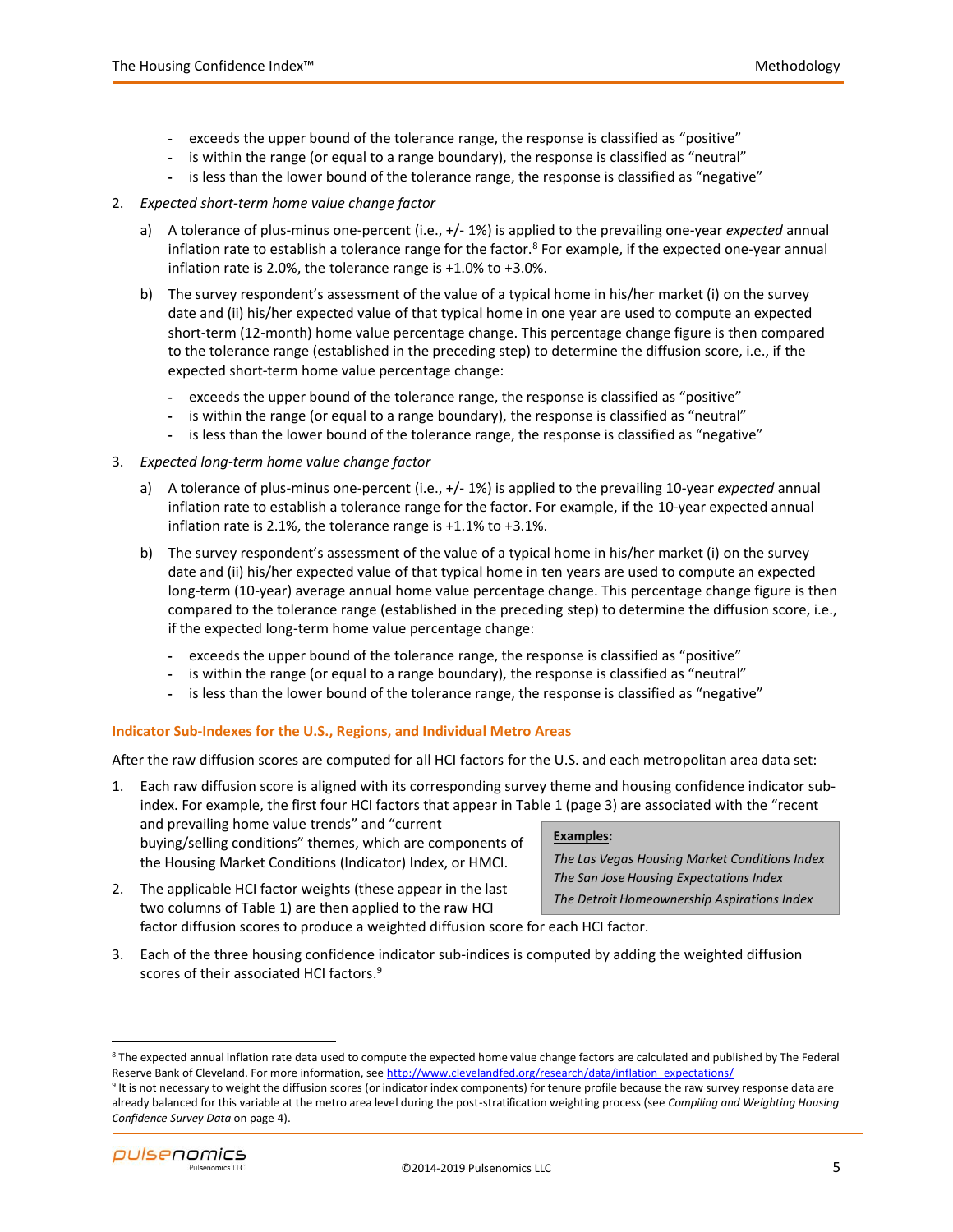- 4. The sum of the weighted diffusion scores pertaining to each housing confidence indicator index is then multiplied by 100 to determine the index values for each metro area.
- 5. To compute tenure sub-indices for theses indicator indices, the above four steps are repeated after first segregating the raw diffusion scores according to the tenure category of each survey respondent.

# **Headline HCI for the U.S., Regions, and Individual Metro Areas**

For the U.S. and each metropolitan area, the headline HCI is a simple weighted average of its three housing confidence indicator indices:

[ (**HMCI Value**) **x** (*WHMCI*) ] **+** [ (**HEI Value**) **x** (*WHEI*) ] **+** [ (**HAI Value**) **x** (*WHAI*) ]

Where ( $W_{HMCI}$ ) is the weight assigned to the Housing Market Conditions Indicator Index (25%); (*WHEI*) is the weight assigned to the Housing Expectations Indicator Index (50%); and (*WHAI*) is the weight assigned to the Housing Aspirations Indicator Index (25%)

#### **Headline Tenure Sub-Indices for the U.S., Regions, and Individual Metro Areas**

For each of the three housing confidence indicator indices:

- 1. The raw diffusion score associated with each HCI factor for each of the homeowner and renter sub-samples is multiplied by the applicable factor weight (see last two columns of Table 1 on page 3), and
- 2. The resulting weighted diffusion scores for each tenure sub-sample are separately added, and then each multiplied by 100 to determine the associated headline tenure (homeowner and renter) sub-index values for each metro area

#### **Composite Indices** (Composite 25 and Composite 20)

#### • **Composite Indicator Indices**

1. For each metro area included in a composite index, the housing confidence indicator index values are multiplied by the applicable metro area occupied housing unit weight<sup>10</sup>

# **Examples:**

**Example:**

**Example:**

*The Houston Homeowner Confidence Index The Houston Renter Confidence Index*

*The Houston Housing Confidence Index*

#### **Examples:**

*The Composite-25 Housing Market Conditions Index The Composite-25 Housing Expectations Index The Composite-25 Homeownership Aspirations Index*

*The Composite-25 Housing Confidence Index*

- 2. The weighted Housing Market Conditions Index values (calculated in the preceding step) for the metropolitan markets that comprise the composite HCI are summed to produce the (composite) Housing Expectations Index
- 3. The weighted Housing Expectations Index values (calculated in Step 1) for the metropolitan markets that comprise the composite HCI are summed to produce the (composite) U.S. Housing Expectations Index
- 4. The weighted Housing Aspirations Index values (calculated in Step 1) for the metropolitan markets that comprise the composite HCI are summed to produce the (composite) U.S. Housing Aspirations Index

# • **Composite Headline HCIs**

- 1. The headline HCI values for each metro area included in a composite index are multiplied by the applicable metro area occupied housing unit weight
- 2. The weighted headline HCI values (calculated in the preceding step) for the metropolitan markets that comprise the composite HCI are summed to produce the headline (composite) Housing Confidence Index

<sup>&</sup>lt;sup>10</sup> The *occupied* housing unit weights are derived from tenure data for occupied housing units per United States Census data. The weighting factors used to compute HCIs are based on demographic and housing tenure data from th[e American Community Survey](https://www.census.gov/programs-surveys/acs/) (ACS 5-year Estimates). Prior to 2018, these weighting factors were derived from demographic and housing tenure data collected in the 2010 Decennial Census. The occupied housing unit weights are calculated by dividing the number of occupied housing units in each metro area by the total number of occupied housing units across all metro areas that comprise the composite HCI.

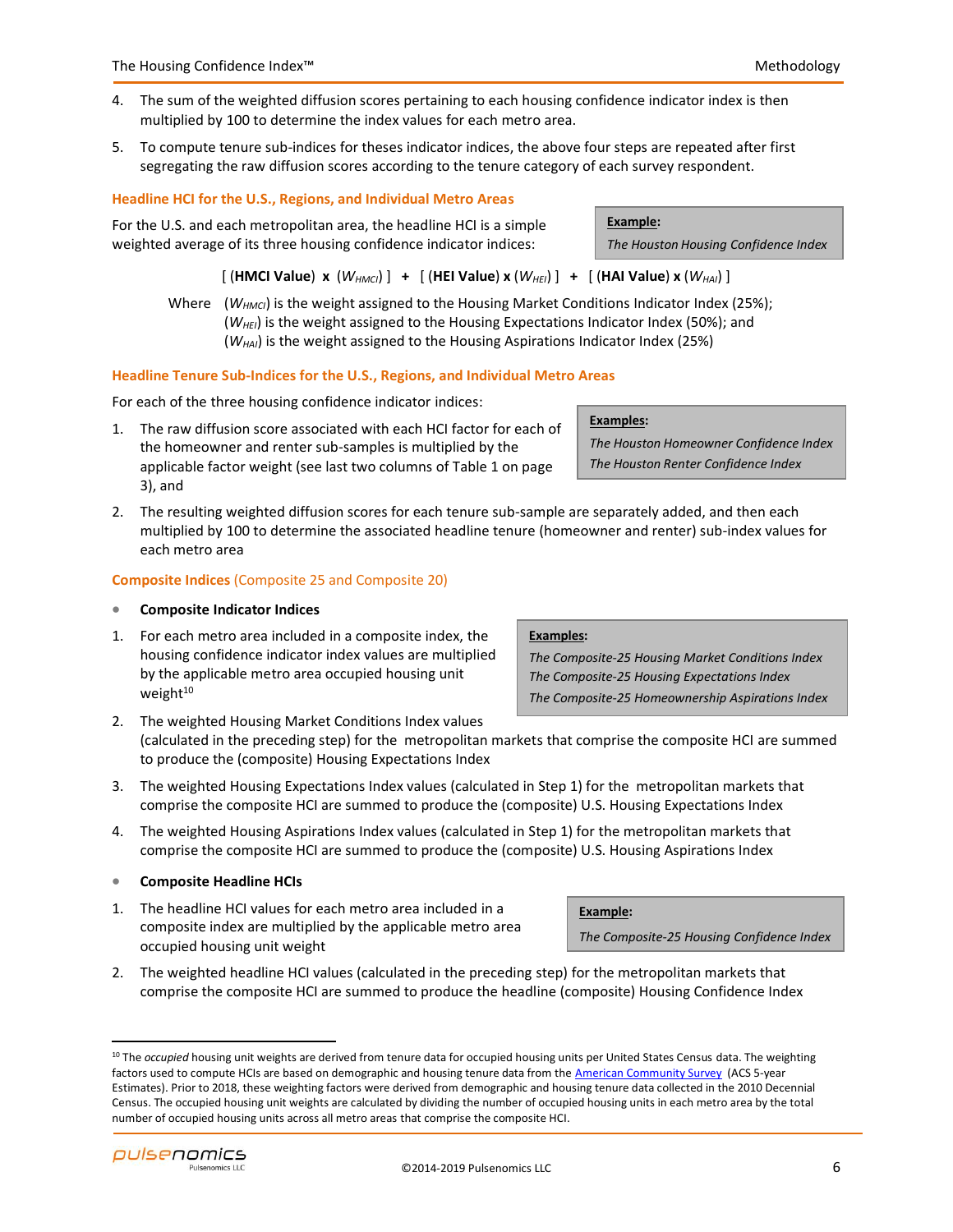Tables 2 and 3 contain the weights used for calculating the Composite 25 HCI and Composite 20 HCI (for all households), respectively; Table 4 summarizes occupied housing and population statistics for the four U.S. Census Regions; Table 5 contains the weights used for calculating the Composite Millennial HCIs.

| <b>Composite 25 Metro Area Markets and Weights</b> |                                                    |             |                             | <b>OCCUPIED HOUSING UNITS</b> |                       | <b>TENURE %</b> |                        |                |                                       |                                     |           |
|----------------------------------------------------|----------------------------------------------------|-------------|-----------------------------|-------------------------------|-----------------------|-----------------|------------------------|----------------|---------------------------------------|-------------------------------------|-----------|
| <b>United States:</b>                              |                                                    |             | <b>Total Occupied Units</b> |                               | <b>Owner Occupied</b> |                 | <b>Renter Occupied</b> | Owner          | Renter<br><b>Occupied Occupied</b>    | Population                          |           |
|                                                    |                                                    | 117,716,237 |                             |                               | 74,881,068            | 42,835,169      |                        | 36.4%<br>63.6% |                                       | 318,558,162                         |           |
|                                                    |                                                    |             | % of 25 MSAs                |                               | % of 25 MSAs          |                 | % of 25 MSAs           |                |                                       |                                     | % of U.S. |
|                                                    | Atlanta-Sandy Springs-Marietta, GA                 | 1,994,730   | 4.3%                        | 1,256,680                     | 4.6%                  | 738,050         | 3.9%                   | 63.0%          | 37.0%                                 | 5,612,777                           | 1.8%      |
|                                                    | Boston-Cambridge-Quincy, MA-NH                     | 1,784,448   | 3.8%                        | 1,093,867                     | 4.0%                  | 690,581         | 3.6%                   | 61.3%          | 38.7%                                 | 4,728,844                           | 1.5%      |
|                                                    | Chicago-Joliet-Naperville, IL-IN-WI                | 3,464,942   | 7.5%                        | 2,224,493                     | 8.1%                  | 1,240,449       | 6.5%                   | 64.2%          | 35.8%                                 | 9,528,396                           | 3.0%      |
|                                                    | Columbus, OH                                       | 764,973     | 1.6%                        | 467,399                       | 1.7%                  | 297,574         | 1.6%                   | 61.1%          | 38.9%                                 | 1,995,004                           | 0.6%      |
|                                                    | Dallas-Fort Worth-Arlington, TX                    | 2,451,163   | 5.3%                        | 1,463,344                     | 5.3%                  | 987,819         | 5.2%                   | 59.7%          | 40.3%                                 | 6,957,123                           | 2.2%      |
|                                                    | Denver-Aurora-Broomfield, CO                       | 1,058,467   | 2.3%                        | 670,010                       | 2.4%                  | 388,457         | 2.0%                   | 63.3%          | 36.7%                                 | 2,752,056                           | 0.9%      |
|                                                    | Detroit-Warren-Livonia, MI                         | 1,672,081   | 3.6%                        | 1,147,048                     | 4.2%                  | 525,033         | 2.8%                   | 68.6%          | 31.4%                                 | 4,296,731                           | 1.3%      |
|                                                    | Houston-Sugar Land-Baytown, TX                     | 2,223,829   | 4.8%                        | 1,338,745                     | 4.9%                  | 885,084         | 4.7%                   | 60.2%          | 39.8%                                 | 6,482,592                           | 2.0%      |
|                                                    | Indianapolis-Carmel, IN                            | 749,799     | 1.6%                        | 485,120                       | 1.8%                  | 264,679         | 1.4%                   | 64.7%          | 35.3%                                 | 1,968,768                           | 0.6%      |
|                                                    | Las Vegas-Henderson-Paradise, NV                   | 735,475     | 1.6%                        | 384,653                       | 1.4%                  | 350,822         | 1.9%                   | 52.3%          | 47.7%                                 | 2,070,153                           | 0.6%      |
|                                                    | Los Angeles-Long Beach-Santa Ana, CA               | 4,298,857   | 9.3%                        | 2,080,647                     | 7.6%                  | 2,218,210       | 11.7%                  | 48.4%          | 51.6%                                 | 13,189,366                          | 4.1%      |
| COMPOSITE 25 METRO AREA COMPONENTS                 | Miami-Fort Lauderdale-Pompano Beach, FL            | 2,065,161   | 4.4%                        | 1,241,162                     | 4.5%                  | 823,999         | 4.3%                   | 60.1%          | 39.9%                                 | 5,926,955                           | 1.9%      |
|                                                    | Minneapolis-St. Paul-Bloomington, MN-WI            | 1,343,140   | 2.9%                        | 936,169                       | 3.4%                  | 406,971         | 2.1%                   | 69.7%          | 30.3%                                 | 3,488,436                           | 1.1%      |
|                                                    | New York-Northern New Jersey-Long Island, NY-NJ-PA | 7,138,559   | 15.4%                       | 3,676,358                     | 13.4%                 | 3,462,201       | 18.3%                  | 51.5%          | 48.5%                                 | 20,031,443                          | 6.3%      |
|                                                    | Orlando-Kissimmee-Sanford, FL                      | 816,428     | 1.8%                        | 491,490                       | 1.8%                  | 324,938         | 1.7%                   | 60.2%          | 39.8%                                 | 2,328,508                           | 0.7%      |
|                                                    | Philadelphia-Camden-Wilmington, PA-NJ-DE-MD        | 2,235,205   | 4.8%                        | 1,506,528                     | 5.5%                  | 728,677         | 3.8%                   | 67.4%          | 32.6%                                 | 6,047,721                           | 1.9%      |
|                                                    | Phoenix-Mesa-Glendale, AZ                          | 1,596,641   | 3.4%                        | 980,338                       | 3.6%                  | 616,303         | 3.3%                   | 61.4%          | 38.6%                                 | 4,486,153                           | 1.4%      |
|                                                    | Saint Louis, MO-IL                                 | 1,107,468   | 2.4%                        | 764,153                       | 2.8%                  | 343,315         | 1.8%                   | 69.0%          | 31.0%                                 | 2,803,449                           | 0.9%      |
|                                                    | San Antonio-New Braunfels, TX                      | 786,156     | 1.7%                        | 488,203                       | 1.8%                  | 297,953         | 1.6%                   | 62.1%          | 37.9%                                 | 2,332,345                           | 0.7%      |
|                                                    | San Diego-Carlsbad-San Marcos, CA                  | 1,103,128   | 2.4%                        | 581,348                       | 2.1%                  | 521,780         | 2.8%                   | 52.7%          | 47.3%                                 | 3,253,356                           | 1.0%      |
|                                                    | San Francisco-Oakland-Fremont, CA                  | 1,674,040   | 3.6%                        | 898,959                       | 3.3%                  | 775,081         | 4.1%                   | 53.7%          | 46.3%                                 | 4,577,530                           | 1.4%      |
|                                                    | San Jose-Sunnyvale-Santa Clara, CA                 | 643,969     | 1.4%                        | 365,130                       | 1.3%                  | 278,839         | 1.5%                   | 56.7%          | 43.3%                                 | 1,943,107                           | 0.6%      |
|                                                    | Seattle-Tacoma-Bellevue, WA                        | 1,417,727   | 3.1%                        | 847,801                       | 3.1%                  | 569,926         | 3.0%                   | 59.8%          | 40.2%                                 | 3,671,095                           | 1.2%      |
|                                                    | Tampa-St. Petersburg-Clearwater, FL                | 1,161,839   | 2.5%                        | 742,415                       | 2.7%                  | 419,424         | 2.2%                   | 63.9%          | 36.1%                                 | 2,927,714                           | 0.9%      |
|                                                    | Washington-Arlington-Alexandria, DC-VA-MD-WV       | 2,155,967   | 4.6%                        | 1,358,259                     | 4.9%                  | 797,708         | 4.2%                   | 63.0%          | 37.0%                                 | 6,011,752                           | 1.9%      |
|                                                    | Occupied Housing Units in the 25 MSAs (#)          | 46,444,192  | 100%                        | 27,490,317                    | 100%                  | 18,953,875      | 100%                   | 59.2%          | 40.8%                                 | 129,411,374                         | 40.6%     |
|                                                    | % of U.S. Total                                    | 39.5%       |                             | 36.7%                         |                       | 44.2%           |                        |                | <b>Avg Tenure %</b><br>in the 25 MSAs | <b>Population</b><br>in the 25 MSAs |           |

# **TABLE 2**

**Data Source: United States Census, 2012-2016 American Community Survey 5-Year Estimates**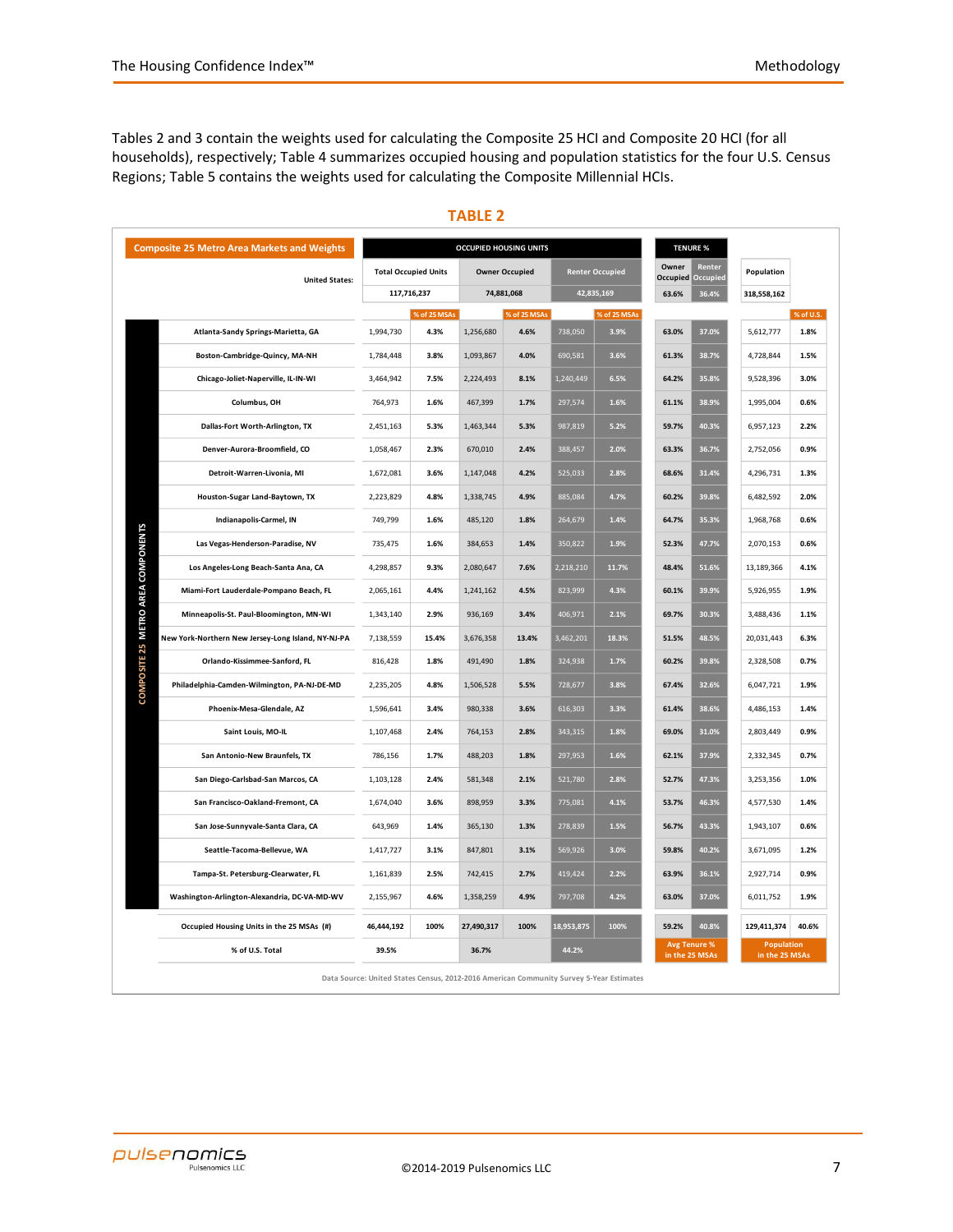|                                    | <b>Composite 20 Metro Area Markets and Weights</b> |              |                             | <b>OCCUPIED HOUSING UNITS</b> |                       |              | <b>TENURE %</b>        |                   |                                       |                                     |           |
|------------------------------------|----------------------------------------------------|--------------|-----------------------------|-------------------------------|-----------------------|--------------|------------------------|-------------------|---------------------------------------|-------------------------------------|-----------|
|                                    | <b>United States:</b>                              |              | <b>Total Occupied Units</b> |                               | <b>Owner Occupied</b> |              | <b>Renter Occupied</b> | Owner<br>Occupied | Renter<br>Occupied                    | Population                          |           |
|                                    |                                                    |              | 117,716,237                 |                               | 74,881,068            | 42,835,169   |                        | 63.6%             | 36.4%                                 | 318,558,162                         |           |
|                                    |                                                    | % of 20 MSAs |                             | % of 20 MSAs                  |                       | % of 20 MSAs |                        |                   |                                       |                                     | % of U.S. |
|                                    | Atlanta-Sandy Springs-Marietta, GA                 | 1,994,730    | 4.9%                        | 1,256,680                     | 5.2%                  | 738,050      | 4.4%                   | 63.0%             | 37.0%                                 | 5,612,777                           | 1.8%      |
|                                    | Boston-Cambridge-Quincy, MA-NH                     | 1,784,448    | 4.3%                        | 1,093,867                     | 4.5%                  | 690,581      | 4.1%                   | 61.3%             | 38.7%                                 | 4,728,844                           | 1.5%      |
|                                    | Chicago-Joliet-Naperville, IL-IN-WI                | 3,464,942    | 8.4%                        | 2,224,493                     | 9.2%                  | 1,240,449    | 7.3%                   | 64.2%             | 35.8%                                 | 9,528,396                           | 3.0%      |
|                                    | Dallas-Fort Worth-Arlington, TX                    | 2,451,163    | 6.0%                        | 1,463,344                     | 6.0%                  | 987,819      | 5.9%                   | 59.7%             | 40.3%                                 | 6,957,123                           | 2.2%      |
|                                    | Denver-Aurora-Broomfield, CO                       | 1,058,467    | 2.6%                        | 670,010                       | 2.8%                  | 388,457      | 2.3%                   | 63.3%             | 36.7%                                 | 2,752,056                           | 0.9%      |
|                                    | Detroit-Warren-Livonia, MI                         | 1,672,081    | 4.1%                        | 1,147,048                     | 4.7%                  | 525,033      | 3.1%                   | 68.6%             | 31.4%                                 | 4,296,731                           | 1.3%      |
|                                    | Las Vegas-Henderson-Paradise, NV                   | 735,475      | 1.8%                        | 384,653                       | 1.6%                  | 350,822      | 2.1%                   | 52.3%             | 47.7%                                 | 2,070,153                           | 0.6%      |
| COMPOSITE 20 METRO AREA COMPONENTS | Los Angeles-Long Beach-Santa Ana, CA               | 4,298,857    | 10.5%                       | 2,080,647                     | 8.6%                  | 2,218,210    | 13.1%                  | 48.4%             | 51.6%                                 | 13,189,366                          | 4.1%      |
|                                    | Miami-Fort Lauderdale-Pompano Beach, FL            | 2,065,161    | 5.0%                        | 1,241,162                     | 5.1%                  | 823,999      | 4.9%                   | 60.1%             | 39.9%                                 | 5,926,955                           | 1.9%      |
|                                    | Minneapolis-St. Paul-Bloomington, MN-WI            | 1,343,140    | 3.3%                        | 936,169                       | 3.9%                  | 406,971      | 2.4%                   | 69.7%             | 30.3%                                 | 3,488,436                           | 1.1%      |
|                                    | New York-Northern New Jersey-Long Island, NY-NJ-PA | 7,138,559    | 17.4%                       | 3,676,358                     | 15.2%                 | 3,462,201    | 20.5%                  | 51.5%             | 48.5%                                 | 20,031,443                          | 6.3%      |
|                                    | Philadelphia-Camden-Wilmington, PA-NJ-DE-MD        | 2,235,205    | 5.4%                        | 1,506,528                     | 6.2%                  | 728,677      | 4.3%                   | 67.4%             | 32.6%                                 | 6,047,721                           | 1.9%      |
|                                    | Phoenix-Mesa-Glendale, AZ                          | 1,596,641    | 3.9%                        | 980,338                       | 4.0%                  | 616,303      | 3.7%                   | 61.4%             | 38.6%                                 | 4,486,153                           | 1.4%      |
|                                    | Saint Louis, MO-IL                                 | 1,107,468    | 2.7%                        | 764,153                       | 3.2%                  | 343,315      | 2.0%                   | 69.0%             | 31.0%                                 | 2,803,449                           | 0.9%      |
|                                    | San Diego-Carlsbad-San Marcos, CA                  | 1,103,128    | 2.7%                        | 581,348                       | 2.4%                  | 521,780      | 3.1%                   | 52.7%             | 47.3%                                 | 3,253,356                           | 1.0%      |
|                                    | San Francisco-Oakland-Fremont, CA                  | 1,674,040    | 4.1%                        | 898,959                       | 3.7%                  | 775,081      | 4.6%                   | 53.7%             | 46.3%                                 | 4,577,530                           | 1.4%      |
|                                    | San Jose-Sunnyvale-Santa Clara, CA                 | 643,969      | 1.6%                        | 365,130                       | 1.5%                  | 278,839      | 1.7%                   | 56.7%             | 43.3%                                 | 1,943,107                           | 0.6%      |
|                                    | Seattle-Tacoma-Bellevue, WA                        | 1,417,727    | 3.4%                        | 847,801                       | 3.5%                  | 569,926      | 3.4%                   | 59.8%             | 40.2%                                 | 3,671,095                           | 1.2%      |
|                                    | Tampa-St. Petersburg-Clearwater, FL                | 1,161,839    | 2.8%                        | 742,415                       | 3.1%                  | 419,424      | 2.5%                   | 63.9%             | 36.1%                                 | 2,927,714                           | 0.9%      |
|                                    | Washington-Arlington-Alexandria, DC-VA-MD-WV       | 2,155,967    | 5.2%                        | 1,358,259                     | 5.6%                  | 797,708      | 4.7%                   | 63.0%             | 37.0%                                 | 6,011,752                           | 1.9%      |
|                                    | Occupied Housing Units in the 20 MSAs (#)          | 41,103,007   | 100%                        | 24,219,361                    | 100%                  | 16,883,646   | 100%                   | 58.9%             | 41.1%                                 | 114,304,157                         | 35.9%     |
|                                    | % of U.S. Total                                    | 34.9%        |                             | 32.3%                         |                       | 39.4%        |                        |                   | <b>Avg Tenure %</b><br>in the 20 MSAs | <b>Population</b><br>in the 20 MSAs |           |

# **TABLE 3**

**Data Source: United States Census, 2012-2016 American Community Survey 5-Year Estimates**

# **TABLE 4**

|                     | <b>Regional Markets and Weights</b>                                                     |                             |           | <b>OCCUPIED HOUSING UNITS</b> |           | <b>TENURE %</b>        |           |             |                         |             |           |
|---------------------|-----------------------------------------------------------------------------------------|-----------------------------|-----------|-------------------------------|-----------|------------------------|-----------|-------------|-------------------------|-------------|-----------|
|                     | <b>United States:</b>                                                                   | <b>Total Occupied Units</b> |           | <b>Owner Occupied</b>         |           | <b>Renter Occupied</b> |           | Owner       | Renter<br>Occupi Occupi | Population  |           |
|                     |                                                                                         | 117,716,237                 |           | 74,881,068                    |           | 42,835,169             |           | 63.6% 36.4% |                         | 318,558,162 |           |
|                     |                                                                                         |                             | % of U.S. |                               | % of U.S. |                        | % of U.S. |             |                         |             | % of U.S. |
| <b>U.S. REGIONS</b> | <b>Northeast</b>                                                                        | 21,076,561                  | 17.9%     | 13,045,807                    | 17.4%     | 8,030,754              | 18.7%     | 61.9%       | 38.1%                   | 56,065,769  | 17.6%     |
|                     | <b>Midwest</b>                                                                          | 26,334,492                  | 22.4%     | 17,853,429                    | 23.8%     | 8,481,063              | 19.8%     | 67.8%       | 32.2%                   | 67,676,480  | 21.2%     |
|                     | South                                                                                   | 44,105,282                  | 37.5%     | 28,585,236                    | 38.2%     | 15,520,046             | 36.2%     | 64.8%       | 35.2%                   | 119,755,723 | 37.6%     |
|                     | West                                                                                    | 26,199,902                  | 22.3%     | 15,396,596                    | 20.6%     | 10,803,306             | 25.2%     | 58.8%       | 41.2%                   | 75,060,190  | 23.6%     |
|                     | Data Source: United States Census, 2012-2016 American Community Survey 5-Year Estimates |                             |           |                               |           |                        |           |             |                         |             |           |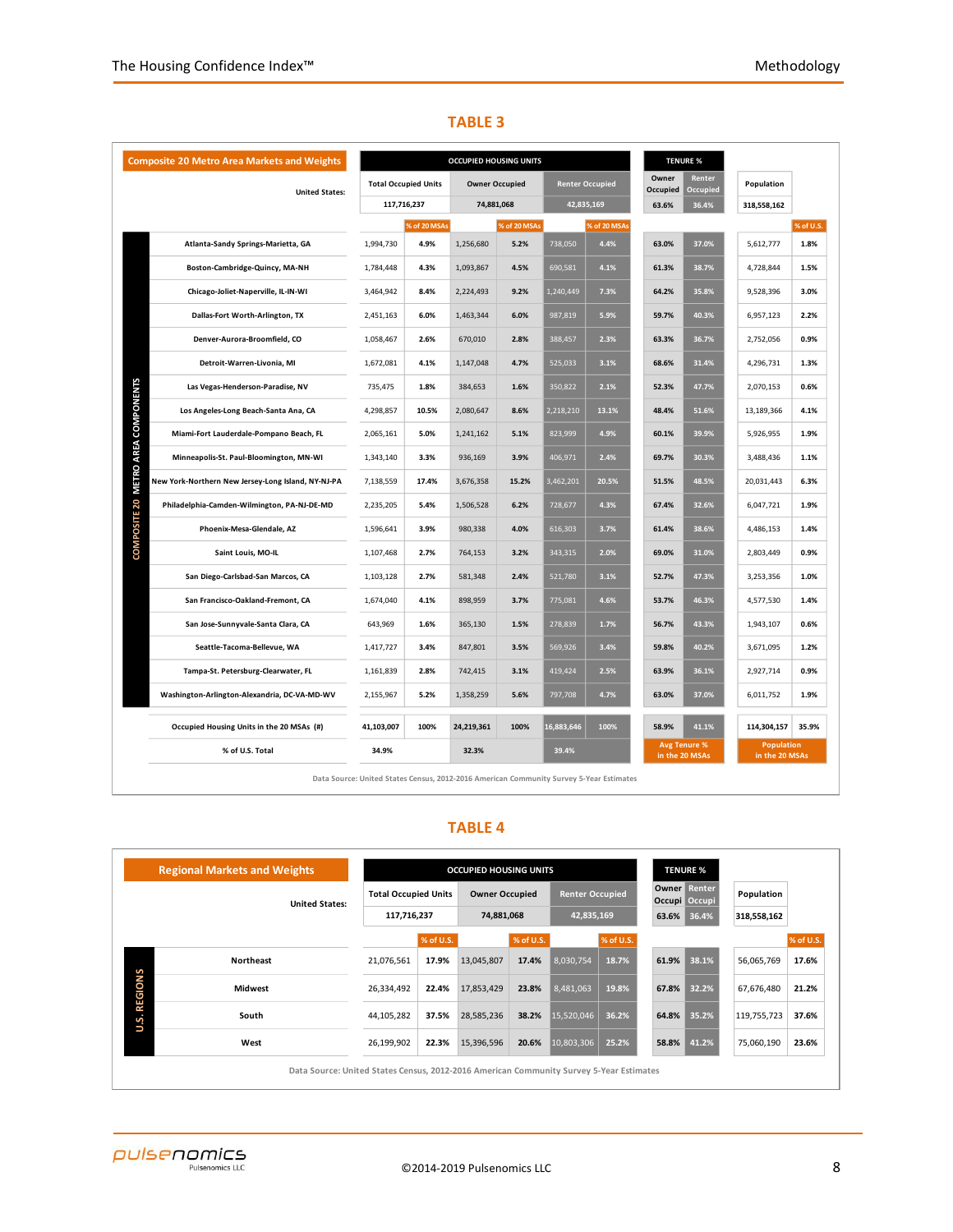| <b>Composition of the four U.S. Census Regions</b>                                                                                                                                                                                                                                                                                     |
|----------------------------------------------------------------------------------------------------------------------------------------------------------------------------------------------------------------------------------------------------------------------------------------------------------------------------------------|
| Region 1: Northeast - Division 1: New England (Connecticut, Maine, Massachusetts, New Hampshire, Rhode Island, and Vermont)<br>Division 2: Mid-Atlantic (New Jersey, New York, and Pennsylvania)                                                                                                                                       |
| Region 2: Midwest - Division 3: East North Central (Illinois, Indiana, Michigan, Ohio, and Wisconsin)<br>Division 4: West North Central (Iowa, Kansas, Minnesota, Missouri, Nebraska, North Dakota, and South Dakota)                                                                                                                  |
| Division 5: South Atlantic (Delaware, Florida, Georgia, Maryland, North Carolina, South Carolina, Virginia, District of Columbia, and West Virginia)<br>Region 3: South -- Division 6: East South Central (Alabama, Kentucky, Mississippi, and Tennessee)<br>Division 7: West South Central (Arkansas, Louisiana, Oklahoma, and Texas) |
| Region 4: West - Division 8: Mountain (Arizona, Colorado, Idaho, Montana, Nevada, New Mexico, Utah, and Wyoming)<br>Division 9: Pacific (Alaska, California, Hawaii, Oregon, and Washington)                                                                                                                                           |

| <b>Weights for Composite Millennial HCI</b>                                      | <b>OCCUPIED HOUSING UNITS</b> |                             |                          |                                              |                        |                        |           |                        |                        |       | <b>TENURE %</b> |
|----------------------------------------------------------------------------------|-------------------------------|-----------------------------|--------------------------|----------------------------------------------|------------------------|------------------------|-----------|------------------------|------------------------|-------|-----------------|
|                                                                                  |                               | <b>Total Occupied Units</b> |                          |                                              | <b>Owner Occupied</b>  |                        |           | <b>OWNER RENTER</b>    |                        |       |                 |
| United States - All Households:                                                  |                               | 117,716,237                 |                          |                                              | 74,881,068             |                        |           | 42,835,169             | 63.6%                  | 36.4% |                 |
| United States - Millennial-headed households:                                    |                               | 22,530,680                  |                          | 7,342,870                                    |                        |                        |           | 15,187,810             | 32.6%                  | 67.4% |                 |
| % of Households headed by a Millennial:                                          | 19.1%<br>9.8%                 |                             |                          |                                              |                        |                        | 35.5%     |                        |                        |       |                 |
|                                                                                  |                               |                             |                          |                                              |                        |                        |           |                        |                        |       |                 |
|                                                                                  |                               |                             |                          | OCCUPIED HOUSING UNITS HEADED BY MILLENNIALS |                        |                        |           |                        |                        |       |                 |
|                                                                                  |                               | <b>Total Occupied Units</b> |                          | <b>Owner Occupied</b>                        |                        |                        |           | <b>Renter Occupied</b> |                        |       |                 |
|                                                                                  | #                             | % of 20<br><b>MSAs</b>      | $6$ of 25<br><b>MSAs</b> | #                                            | % of 20<br><b>MSAs</b> | % of 25<br><b>MSAs</b> | #         | % of 20<br><b>MSAs</b> | % of 25<br><b>MSAs</b> |       |                 |
| Atlanta-Sandy Springs-Marietta, GA                                               | 397,693                       | 5.2%                        | 4.5%                     | 127,895                                      | 5.9%                   | 5.0%                   | 269,798   | 4.9%                   | 4.3%                   | 32.2% | 67.8%           |
| Boston-Cambridge-Quincy, MA-NH                                                   | 326,208                       | 4.2%                        | 3.7%                     | 90,674                                       | 4.2%                   | 3.6%                   | 235,534   | 4.3%                   | 3.7%                   | 27.8% | 72.2%           |
| Chicago-Joliet-Naperville, IL-IN-WI                                              | 665,493                       | 8.6%                        | 7.5%                     | 219,371                                      | 10.1%                  | 8.6%                   | 446,122   | 8.1%                   | 7.0%                   | 33.0% | 67.0%           |
| Columbus, OH                                                                     | 178,083                       | n/a                         | 2.0%                     | 56,590                                       | n/a                    | 2.2%                   | 121,493   | n/a                    | 1.9%                   | 31.8% | 68.2%           |
| Dallas-Fort Worth-Arlington, TX                                                  | 560,678                       | 7.3%                        | 6.3%                     | 161,085                                      | 7.4%                   | 6.3%                   | 399,593   | 7.2%                   | 6.3%                   | 28.7% | 71.3%           |
| Denver-Aurora-Broomfield, CO                                                     | 240,842                       | 3.1%                        | 2.7%                     | 81,903                                       | 3.8%                   | 3.2%                   | 158,939   | 2.9%                   | 2.5%                   | 34.0% | 66.0%           |
| METRO AREA COMPONENTS FOR COMPOSITE MILLENNIAL HCI<br>Detroit-Warren-Livonia, MI | 273,080                       | 3.5%                        | 3.1%                     | 111,575                                      | 5.1%                   | 4.4%                   | 161,505   | 2.9%                   | 2.5%                   | 40.9% | 59.1%           |
| Houston-Sugar Land-Baytown, TX                                                   | 500,576                       | n/a                         | 5.6%                     | 155,006                                      | n/a                    | 6.1%                   | 345,570   | n/a                    | 5.4%                   | 31.0% | 69.0%           |
| Indianapolis-Carmel, IN                                                          | 164,975                       | n/a                         | 1.9%                     | 61,199                                       | n/a                    | 2.4%                   | 103,776   | n/a                    | 1.6%                   | 37.1% | 62.9%           |
| Las Vegas-Henderson-Paradise, NV                                                 | 151,731                       | 2.0%                        | 1.7%                     | 43,034                                       | 2.0%                   | 1.7%                   | 108,697   | 2.0%                   | 1.7%                   | 28.4% | 71.6%           |
| Los Angeles-Long Beach-Santa Ana, CA                                             | 796,291                       | 10.3%                       | 9.0%                     | 143,740                                      | 6.6%                   | 5.7%                   | 652,551   | 11.8%                  | 10.3%                  | 18.1% | 81.9%           |
| Miami-Fort Lauderdale-Pompano Beach, FL                                          | 303,289                       | 3.9%                        | 3.4%                     | 82,123                                       | 3.8%                   | 3.2%                   | 221,166   | 4.0%                   | 3.5%                   | 27.1% | 72.9%           |
| Minneapolis-St. Paul-Bloomington, MN-WI                                          | 287,958                       | 3.7%                        | 3.2%                     | 123,662                                      | 5.7%                   | 4.9%                   | 164,296   | 3.0%                   | 2.6%                   | 42.9% | 57.1%           |
| New York-Northern New Jersey-Long Island, NY-NJ-PA                               | 1,178,493                     | 15.3%                       | 13.3%                    | 245,612                                      | 11.3%                  | 9.7%                   | 932,881   | 16.8%                  | 14.7%                  | 20.8% | 79.2%           |
| Orlando-Kissimmee-Sanford, FL                                                    | 165,477                       | n/a                         | 1.9%                     | 45,898                                       | n/a                    | 1.8%                   | 119,579   | n/a                    | 1.9%                   | 27.7% | 72.3%           |
| Philadelphia-Camden-Wilmington, PA-NJ-DE-MD                                      | 386,219                       | 5.0%                        | 4.3%                     | 136,168                                      | 6.3%                   | 5.4%                   | 250,051   | 4.5%                   | 3.9%                   | 35.3% | 64.7%           |
| Phoenix-Mesa-Glendale, AZ                                                        | 332,322                       | 4.3%                        | 3.7%                     | 106,893                                      | 4.9%                   | 4.2%                   | 225,429   | 4.1%                   | 3.6%                   | 32.2% | 67.8%           |
| Saint Louis, MO-IL                                                               | 212,063                       | 2.8%                        | 2.4%                     | 87,052                                       | 4.0%                   | 3.4%                   | 125,011   | 2.3%                   | 2.0%                   | 41.1% | 58.9%           |
| San Antonio-New Braunfels, TX                                                    | 168,617                       | n/a                         | 1.9%                     | 51,625                                       | n/a                    | 2.0%                   | 116,992   | n/a                    | 1.8%                   | 30.6% | 69.4%           |
| San Diego-Carlsbad-San Marcos, CA                                                | 240,280                       | 3.1%                        | 2.7%                     | 47,927                                       | 2.2%                   | 1.9%                   | 192,353   | 3.5%                   | 3.0%                   | 19.9% | 80.1%           |
| San Francisco-Oakland-Fremont, CA                                                | 308,725                       | 4.0%                        | 3.5%                     | 62,725                                       | 2.9%                   | 2.5%                   | 246,000   | 4.4%                   | 3.9%                   | 20.3% | 79.7%           |
| San Jose-Sunnyvale-Santa Clara, CA                                               | 120,646                       | 1.6%                        | 1.4%                     | 25,633                                       | 1.2%                   | 1.0%                   | 95,013    | 1.7%                   | 1.5%                   | 21.2% | 78.8%           |
| Seattle-Tacoma-Bellevue, WA                                                      | 316,422                       | 4.1%                        | 3.6%                     | 88,502                                       | 4.1%                   | 3.5%                   | 227,920   | 4.1%                   | 3.6%                   | 28.0% | 72.0%           |
| Tampa-St. Petersburg-Clearwater, FL                                              | 190,708                       | 2.5%                        | 2.1%                     | 53,997                                       | 2.5%                   | 2.1%                   | 136,711   | 2.5%                   | 2.2%                   | 28.3% | 71.7%           |
| Washington-Arlington-Alexandria, DC-VA-MD-WV                                     | 419,618                       | 5.4%                        | 4.7%                     | 131,361                                      | 6.1%                   | 5.2%                   | 288,257   | 5.2%                   | 4.5%                   | 31.3% | 68.7%           |
| Occupied Housing Units (Composite-20 MSAs, #)                                    | 7,708,759                     | 100%                        | n/a                      | 2,170,932                                    | 100%                   | n/a                    | 5,537,827 | 100%                   | n/a                    | 28.2% | 71.8%           |
| <b>Occupied Housing Units (Composite-25 MSAs, #)</b>                             | 8,886,487                     | n/a                         | 100%                     | 2,541,250                                    | n/a                    | 100%                   | 6,345,237 | n/a                    | 100%                   | 28.6% | 71.4%           |

#### **TABLE 5**

**Data Source: United States Census, 2012-2016 American Community Survey 5-Year Estimates**

Note: The housing unit data presented in this table correspond to 2016 United States Census counts of households headed by individuals under 35 years of age. For metropolitan<br>statistical areas, The Census Bureau reports ho